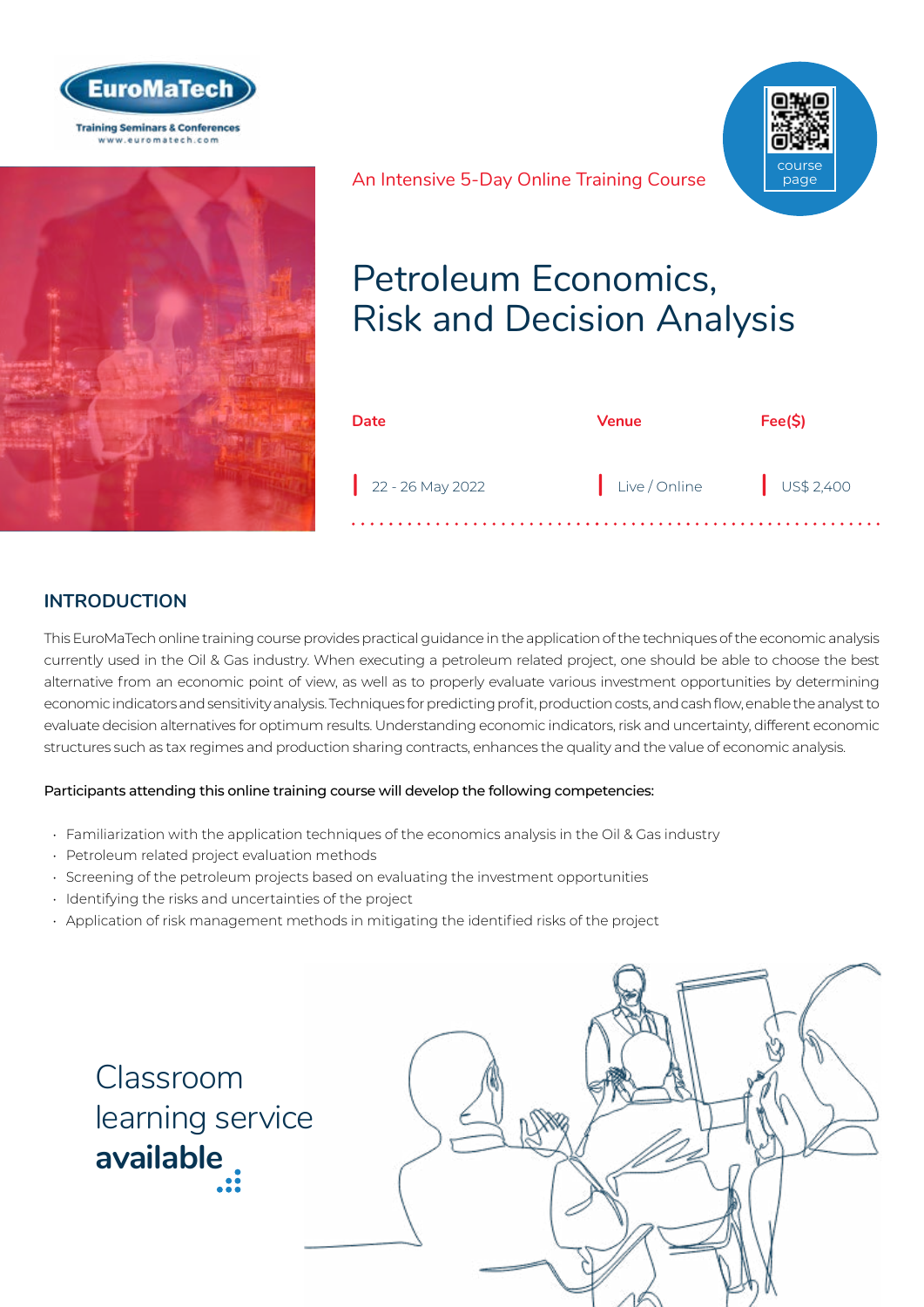## **TRAINING METHODOLOGY**

The online training approach is based on principles of economic evaluation of petroleum related project with focusing on step by step developing economic models, determining economic indicators, evaluating and quantifying risks and uncertainties and making the right investment decision for the project. To facilitate that, the Microsoft Excel based economics modules will be built and all discussions will be provided using high quality power point slides.

## **PROGRAMME OBJECTIVES**

This online training course aims to enable participants to achieve the following objectives:

- Understand various economic terms used in the Oil & Gas industry
- Understand how to develop economic models of various petroleum fiscal regimes
- Carry out cash flow analysis, different economic analyses for petroleum related project and determine economic indicators
- Evaluate and quantify risks and uncertainties
- Make the right investment decision in the presence of risk
- Carry out a comprehensive economic evaluation study for any petroleum related project including risk analysis and sensitivity study using spreadsheet
- Contribute to the petroleum project investment within a solid economic system and do a detailed economic evaluation
- Contribute to the decision-making process for any petroleum related project

## **In-house Training**

EuroMaTech is capable of conducting this training programme exclusively for your delegates. Please e-mail us on inhouse@euromatech.ae for further information and/or to receive a comprehensive proposal.





**Email Address:** info@euromatech.ae

**Website:** www.euromatech.com

## **QUALITY CERTIFICATIONS & ACCREDITATIONS**

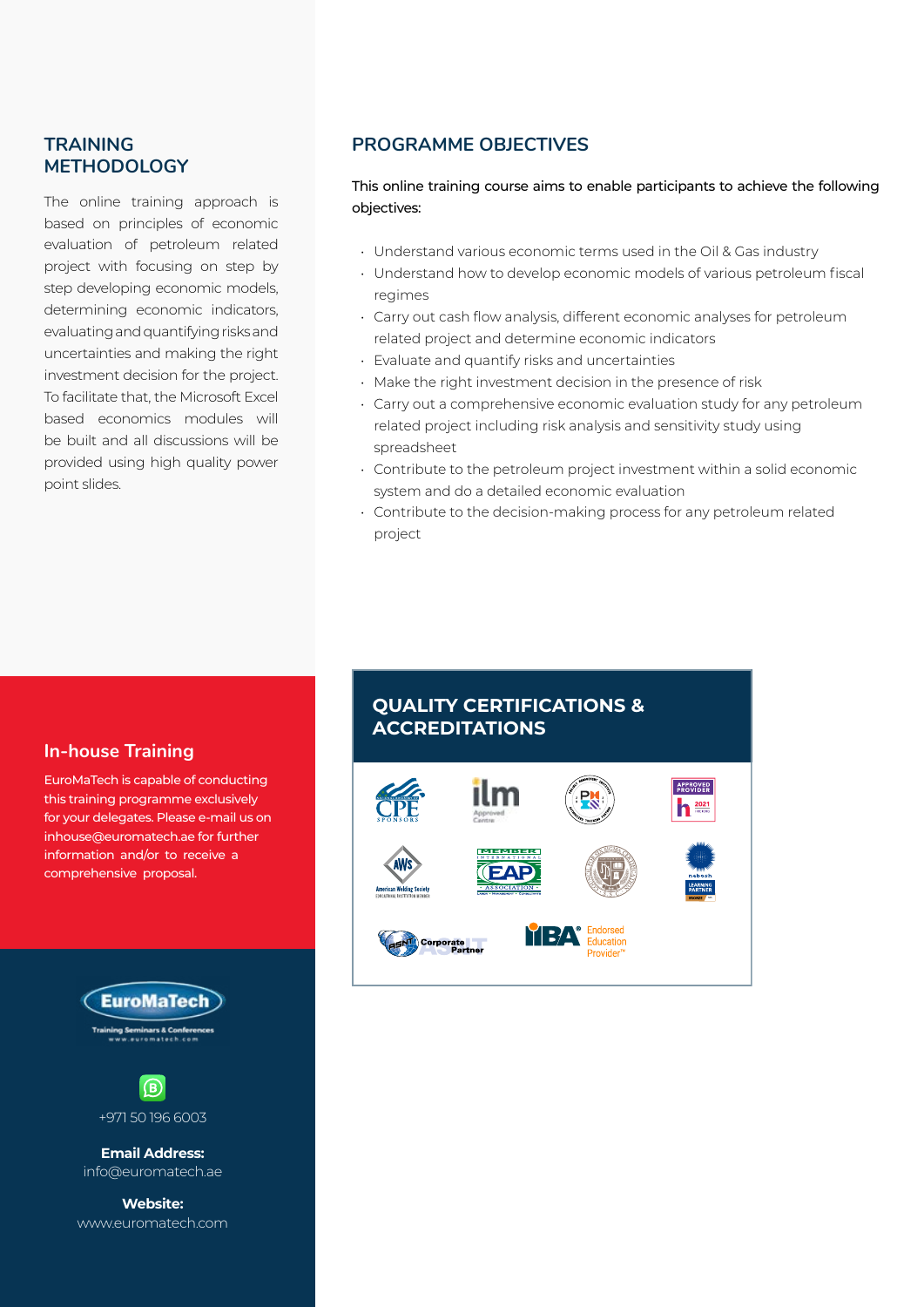# **COURSE OUTLINE**



## **Day 1** Cash Flow Analysis

- Familiarization with Economic terms
- Depreciation Methods
- Loss Carry Forwards
- Inflation
- Nominal & Real Cash Flow
- Sunk Costs
- Project Financing

## **Day 2** Economic Indicators

- Present Value Concept
- Economic Indicators Definitions
- Payback Period
- Profit/Investment Ratio
- Discount Factor
- Net Present Value
- Internal Rate of Return
- Effect of Project Delay
- Incremental Projects

## **Day 4**

### Setting up Spreadsheet Calculation

- Introduction to Spreadsheet Calculation
- Simple Cash Flow using Excel
- NPV IRR calculations
- Application of economic indicators
- Class discussion

## **Day 5**

## Setting up Oil Field Development Model

- Group activities
- Setting up an Integrated Economic Model of a Typical Oil Field Development

- Project Sensitivity Analysis for the selected model
- Economic indicators used in decision policy, features, pitfalls to avoid
- Final remarks

## **Day 3** Risks and Uncertainties

- Risk & Uncertainty
- Expected Value Concept
- Decision Tree Analysis
- Farm-out Decision
- Probability Analysis
- Sensitivity Analysis
- Probability Distribution
- Monte Carlo Simulation